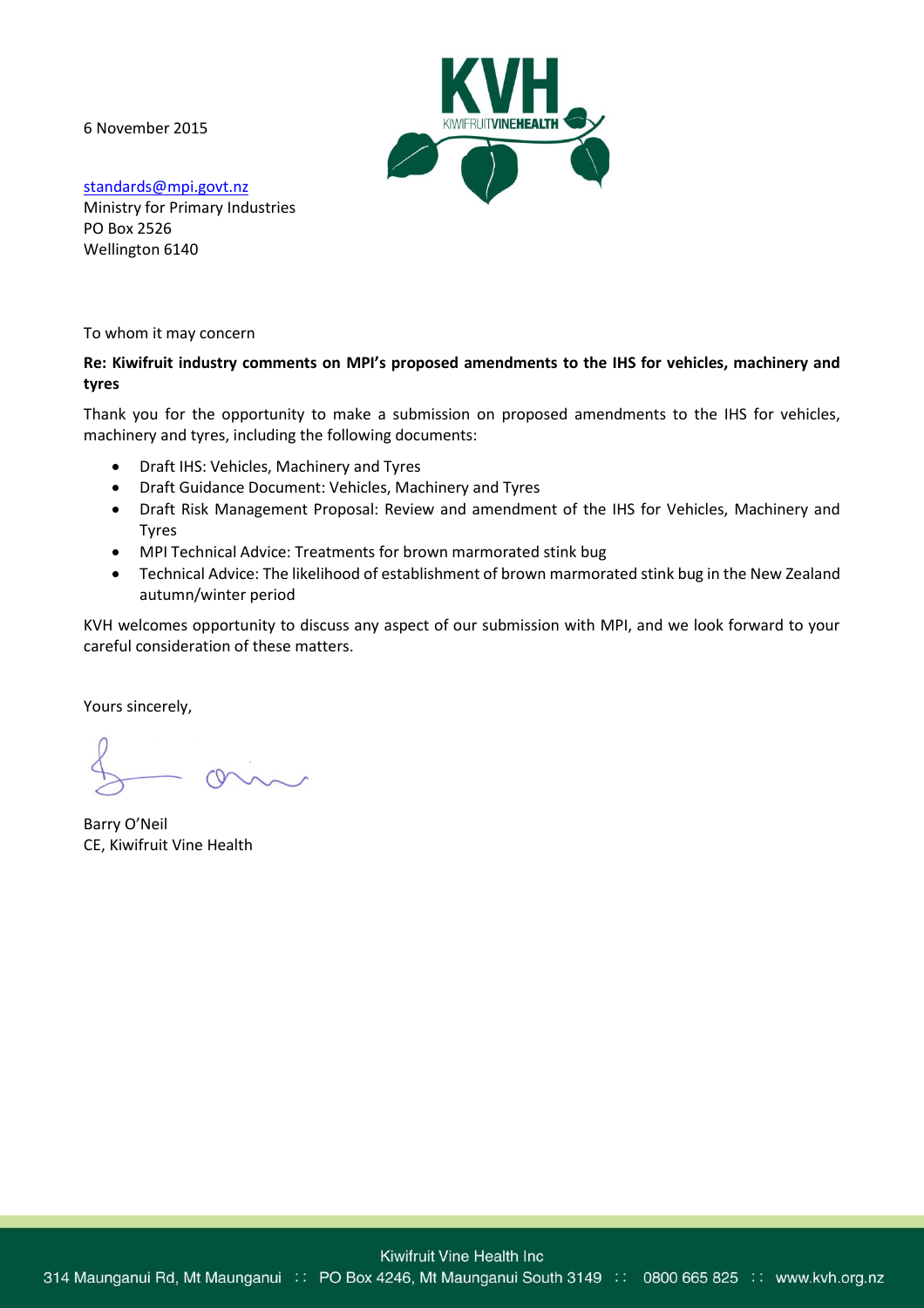# **KVH Submission on proposed amendments to the IHS for vehicles, machinery and tyres**

#### Overall comments on proposals

- 1. In relation to proposed amendments in the 'Risk Management Proposal'  $(RMP)^1$  KVH submits:
	- In support of proposed format changes (as set out in paragraphs 13 & 14 of the RMP)
	- Against proposed changes to new pre-export treatment requirements for brown marmorated stink bug associated with vehicles and machinery from the USA during a defined risk period (paragraph 15. A. of the RMP)
	- In support of proposed changes to require mandatory offshore processing of used vehicles shipped as break bulk from Japan (paragraph 15 B. of the RMP)
	- In support of proposed changes to amend offshore requirements for used agricultural, forestry and horticultural vehicles and machinery (paragraph 15. C. of the RMP).
- 2. KVH acknowledges the importance of science-based risk assessments to manage the risks associated with international movements of risk goods, and shares MPI's commitment to principles of transparency and evidence-based technical justification for all phytosanitary measures.
- 3. While KVH supports the majority of proposed changes, at this time we are not able to support proposed changes in relation to pre-export treatment requirements for brown marmorated stink bug associated with vehicles and machinery from the USA, on the basis that these changes are not sufficiently supported by science at this time and expose New Zealand to an unacceptable level of biosecurity risk.
- 4. KVH does not agree with the overall conclusion that 'the likelihood that BMSB will establish in New Zealand during the proposed autumn/winter period is so low as to be considered negligible'. Rather our view is the likelihood of establishment is low (not negligible), the level of scientific uncertainty surrounding this at this time is high, and that the overall risk to NZ would be moderate given:
	- the severity of consequences should BMSB establish, including impacts on the environment, horticulture and public nuisance impacts;
	- the limited tools for post-border surveillance for BMSB; and
	- the limited options and feasibility for successful eradication of BMSB should it establish postborder.
	- The significant scientific uncertainty relating to risk of BMSB establishment.

KVH believes this an unacceptable level of risk, with the level of scientific uncertainty further supporting the case for New Zealand to retain year-round pre-export treatment requirements for BMSB associated with vehicles and machinery from the USA at this time.

- 5. New Zealand is implementing a wide range of measures to prevent the establishment of BMSB, including considerable action and effort on the part of both MPI and industry. Our view is the current measures and effort can and should be further strengthened, and this should be progressed through joint action under GIA.
- 6. KVH supports the overall view and matters raised in the Horticulture NZ submission on proposed amendments to the IHS for vehicles, machinery and tyres.

## Comments on proposed format changes

 $\overline{a}$ 

7. These changes usefully simplify and streamline the standard and clarify legal requirements.

<sup>1</sup> *Risk Management Proposal: Review and amendment of the Import Health Standard for vehicles, machinery and tyres. September 2015.* MPI Consultation Document.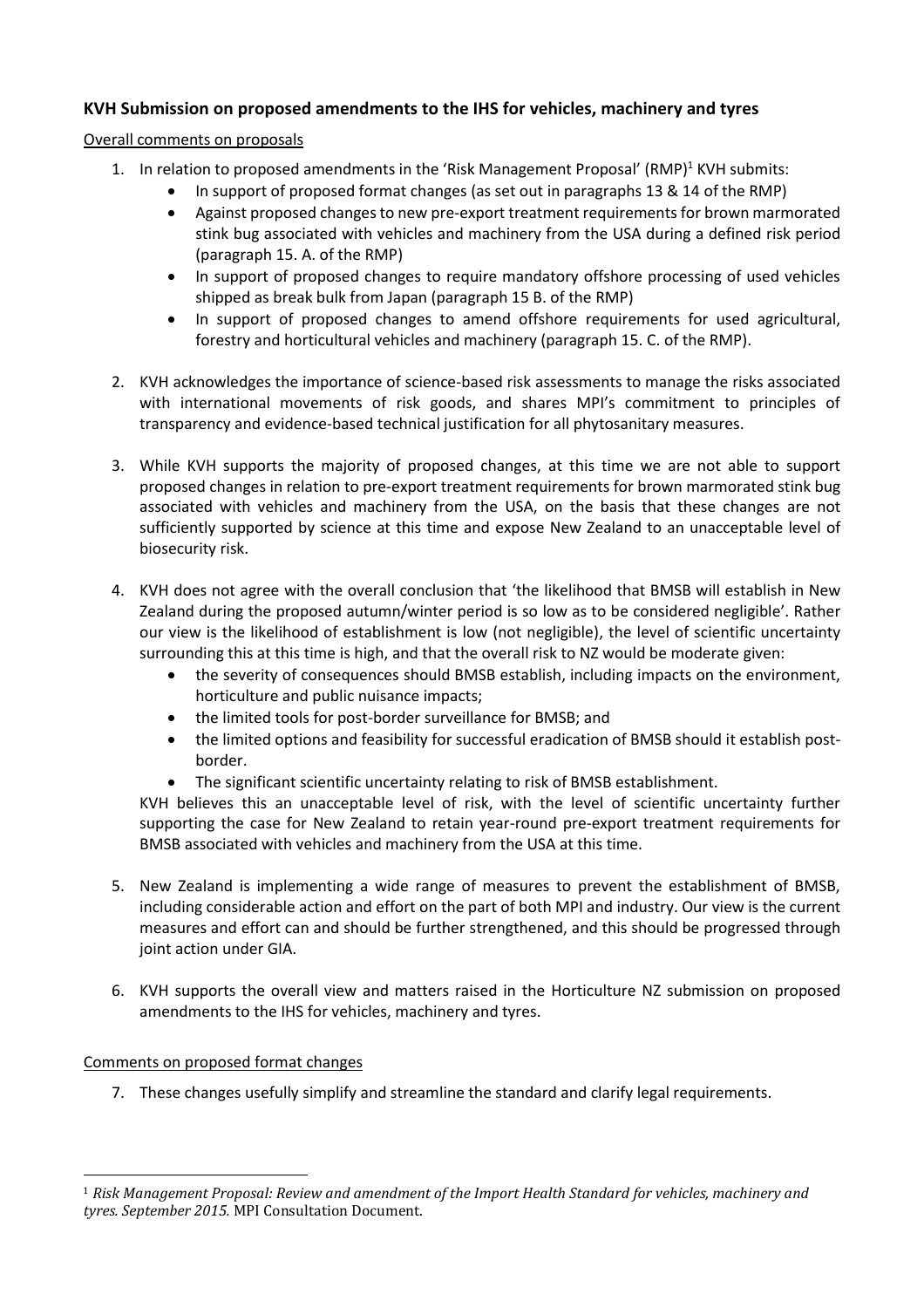Comments on proposed changes to pre-export treatment requirements for brown marmorated stink bug associated with vehicles and machinery from the USA during a defined risk period

- 8. KVH acknowledges the actions taken by MPI to prevent the establishment and reduce the risk posed by BMSB, including:
	- Rapid establishment of urgent measures to require pre-export treatment requirements for BMSB associated with vehicles and machinery from the USA
	- A national BMSB awareness campaign to increase the level of BMSB reporting at the border and post-border
	- A programme to train detector dogs to detect BMSB
	- A coordinated readiness programme to plan for and understand limitations associated with surveillance and response for BMSB
	- A national programme of research to improve readiness and response.
- 9. Horticulture industries have, likewise, invested to increase understanding of risks posed by BMSB and to implement measures to reduce that risk. For example, KVH has invested in:
	- The aforementioned national BMSB campaign (as a co-funder of this campaign)
	- An extensive kiwifruit grower campaign to raise awareness and encourage BMSP reporting to the MPI hotline, including distribution of BMSB fridge magnets to every grower.
	- A BMSB campaign at Port of Tauranga in partnership with Port of Tauranga Limited and MPI, including biosecurity training for POT personnel, distribution of BMSB collateral and inclusion of BMSB in a biosecurity calendar.
	- A BMSB campaign with the BOP Freight and Logistics Sector, including distribution of collateral as per PORT.
	- Risk assessment and off-shore research to understand the risk BMSB poses to the kiwifruit sector.
	- Participating in the MPI-led research programme to improve BMSB readiness and response capability.
- 10. BMSB is one of the kiwifruit industries highest risk ("most unwanted") organisms, given its significant production impacts, that it is extremely difficult to detect early post-border and eradicate, it is a major nuisance pest, and given it's potential to compromise NZ's "low input" horticulture systems and associated market access advantages.
- 11. KVH recognises there are multiple potential pathways for entry of BMSB, including the US new and used vehicle pathway that has been demonstrated through interception data to be by far the highest risk pathway. KVH also recognises it is critical MPI and industry continue to further strengthen measures that can be applied across all of the potential pathways (this is discussed further below).
- 12. KVH does not agree with the overall conclusion in the proposal that 'the likelihood that BMSB will establish in New Zealand during the proposed autumn/winter period is so low as to be considered negligible', for the reasons set out in paragraphs 13-18 below.
- 13. In relation to likelihood of establishment KVH accepts that, based on NZ and Australian interception data, the propagule pressure over the proposed autumn-winter period is lower, with some but very low numbers of individuals intercepted over this period. MPI has acknowledged limitations of interception data, noting that detections are 'ad hoc' and that 'in the absence of structured sampling, statistically reliable estimates of numbers are not possible'. Our experience is that if even low numbers are being intercepted some individuals will slip through the border. The reasonable conclusion in our view is that a low number of BMSB will slip through the border in the absence of treatment as proposed over the autumn-winter period, and these are more likely to be one or several individuals rather than large aggregations.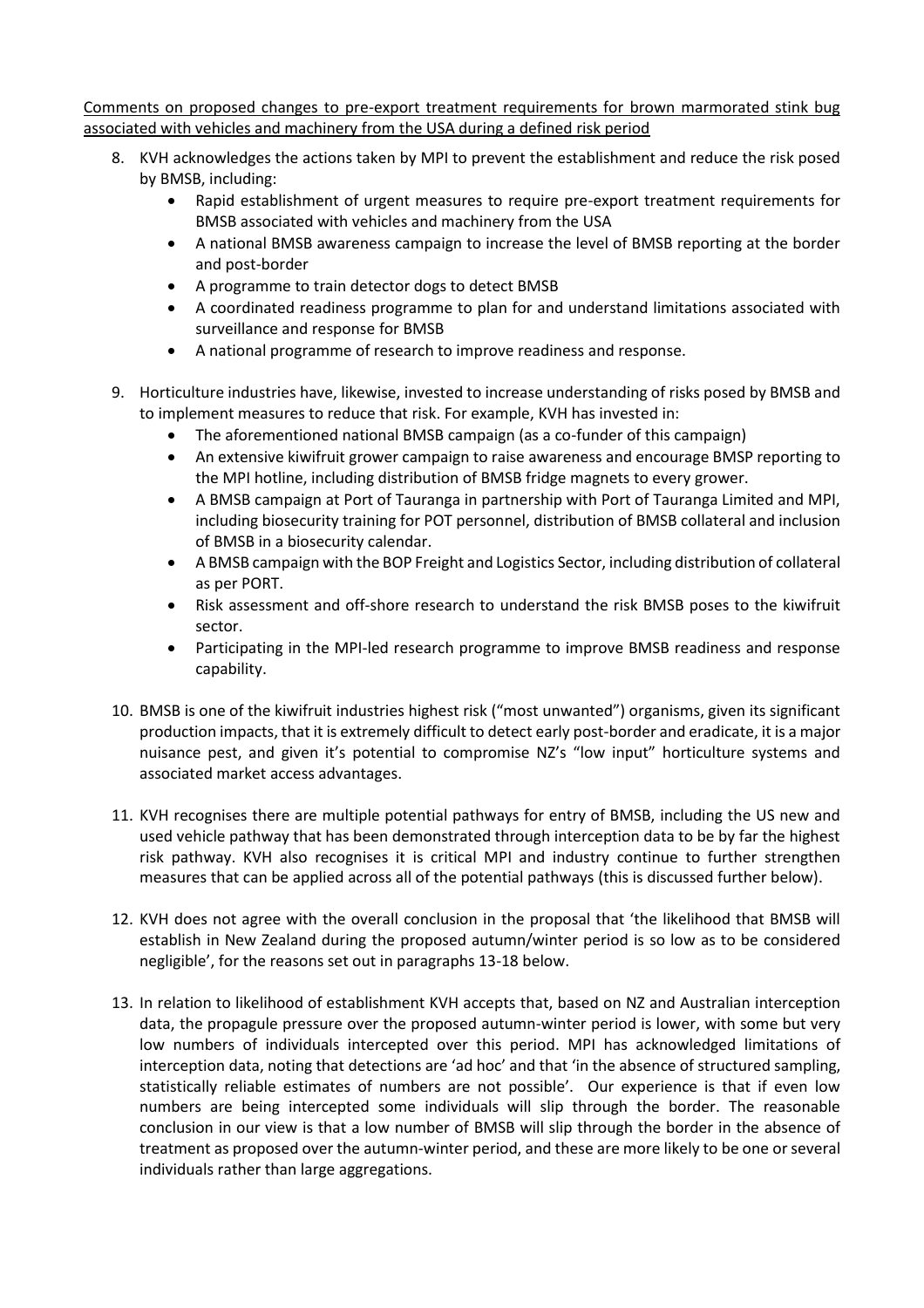- 14. The experience in the US suggests that BMSB resulted from a single introduction of a small population, which could be as small as two individuals<sup>2</sup>. This establishes it is possible for very low numbers of individuals slipping through our border (as low as two individuals) to successfully establish a population of BMSB.
- 15. The proposal acknowledges that some life stages of BMSB may arrive, survive and establish over the proposed autumn-winter period if they encounter suitable micro-climates, in particular in Northern parts of New Zealand, and including 'sheltered locations depending on the surrounding structures and the architecture of specific host plants'.
- 16. Considering 13-15 above together, including published evidence based on the US experience, the following conclusion reached in the paper is not supported by evidence: *'…establishment of a population will rely on multiple individuals arriving together, surviving and remaining together. Current interception data indicates that there is insufficient propagule pressure necessary for this to happen'.*
- 17. In our view the following conclusion reached in the proposal is not sufficiently supported by sound science at this time:

*'Biological data about reproductive diapause and environmental cues means that US spring/summer BMSB arriving in New Zealand are unlikely to re-enter diapause on encountering New Zealand's autumn or winter conditions'.*

In relation to this conclusion the supporting information in the paper extrapolates information gathered for other Pentatomids, and acknowledges uncertainty (e.g., its use of language such as 'may have...' 'it may be possible...'), which is not reflected in the above conclusion. KVH also understands NZ scientists have identified this as a key area of uncertainty as follows:

*'It's become apparent to us at B3 that issues surrounding diapause and movement from northern to southern hemispheres are not well understood'* (David Teulon pers. comm. 2015).

We also understand there is evidence that BMSB does not entering into diapause in some warmer parts of the US (David Teulon pers. comm. 2015), and note this section of the MPI technical paper does not consider this.

- 18. Considering the above, we believe it is reasonable to conclude that the likelihood of BMSB establishing over the proposed autumn-winter period is low (not negligible), and that there remains significant scientific uncertainty at this time.
- 19. In our view the level of risk to NZ in the absence of treatment over the proposed autumn-winter period is moderate. This is because:
	- While the probability of establishment is low, the consequences of establishment are high in terms of economic, environmental and socio-cultural consequences.
	- 'Effective surveillance for BMSB is challenging due to the insect's wide host range and behaviour as well as the lack of an effective lure'<sup>3</sup>
	- Response options are extremely limited, given 'Forward tracing is not considered feasible…', 'Movement control is not considered a viable option…' and 'Control of BMSB in the urban NZ environment will be very challenging from a technical perspective as well as for reasons of public health and safety'<sup>3</sup>.
	- The science related to BMSB is still in its infancy, and there remain key areas of uncertainty at this time (refer to paragraph 17 above).

 $\overline{a}$ <sup>2</sup> Xu et al. (2014). *Tracing the origin of US brown marmorated stink bugs,* Halyomorpha halys. Biological Invasions (16: 153-166)

<sup>3</sup> MPI Response Plan: Brown Marmorated Stink Bug. Working Draft, December 2014